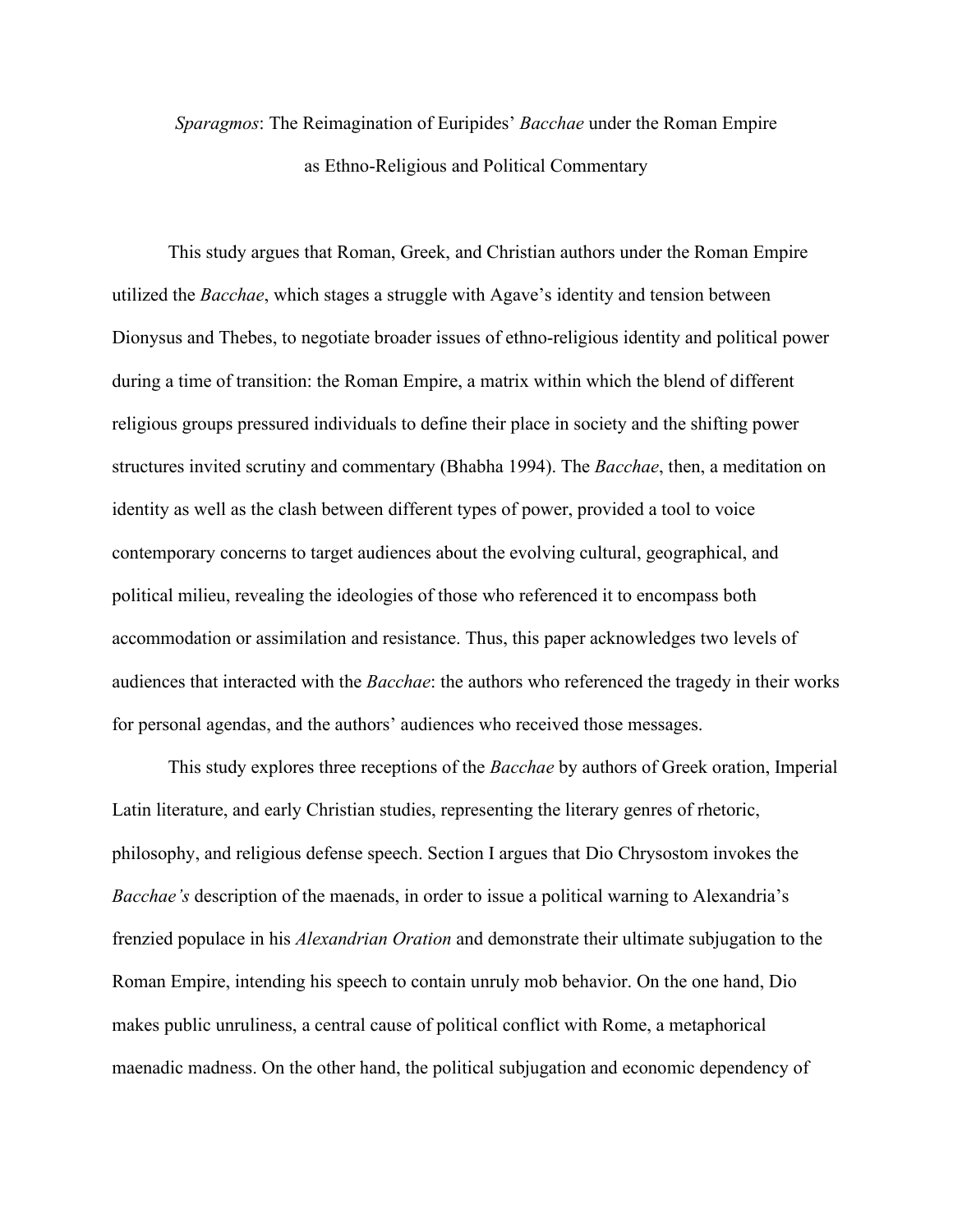Alexandria on Rome (Goldhill 2001) means the Alexandrians are not like the maenads, who were freed from the tyrant Pentheus by Dionysiac religion and whom Dionysus lavished with overflowing riches.

Section II demonstrates how Horace in *Epistles* 1.16 modifies a passage from the *Bacchae*, providing a philosophically-informed reading of the *Bacchae*, transforming the stranger's recourse to Dionysiac *lusis* into a statement of Stoic valorization of a virtuous death in the face of tyranny, to express the challenges of maintaining moral freedom within Augustan Rome. The myth of Pentheus no longer expresses imperial triumph but rather the ways in which the "good man," like the ideal Stoic sage, is forced to give up his livelihood or even his life in order to maintain his virtue in the face of tyranny, offering a brief window into Horace's underlying unease about Augustus and absolute power in Rome (Lowrie 2007).

Section III analyzes how Luke's *Acts of the Apostles* 26:14 alludes to the *Bacchae* in order to legitimize Christianity to the royal court, in a world in which Christians lived under Roman political hegemony inundated with Greek literary and cultural influences (Moore 2006). Luke's inclusion of the "kick against the goads" proverb popularized by the *Bacchae* and insistence that Jesus spoke these words not in Greek but in Hebrew comprises a linguistic inversion that deprivileges Greek in favor of the "barbarian" dialect of Hebrew, just as the *Bacchae* deflates Hellenism and promotes the assimilation to the "barbarian." This section describes Luke's ploy as an attempt to acculturate and legitimize Christianity to the Gentile world but simultaneously assert Christianity as unique.

This study on the reception of the *Bacchae* reinforces the debt that the Imperial era pays to Classical Athens, as highlighted first by the Second Sophistic (Whitmarsh 2005), but adds two original points. It highlights the importance of tragedy in this reuse of Greek classical literature,